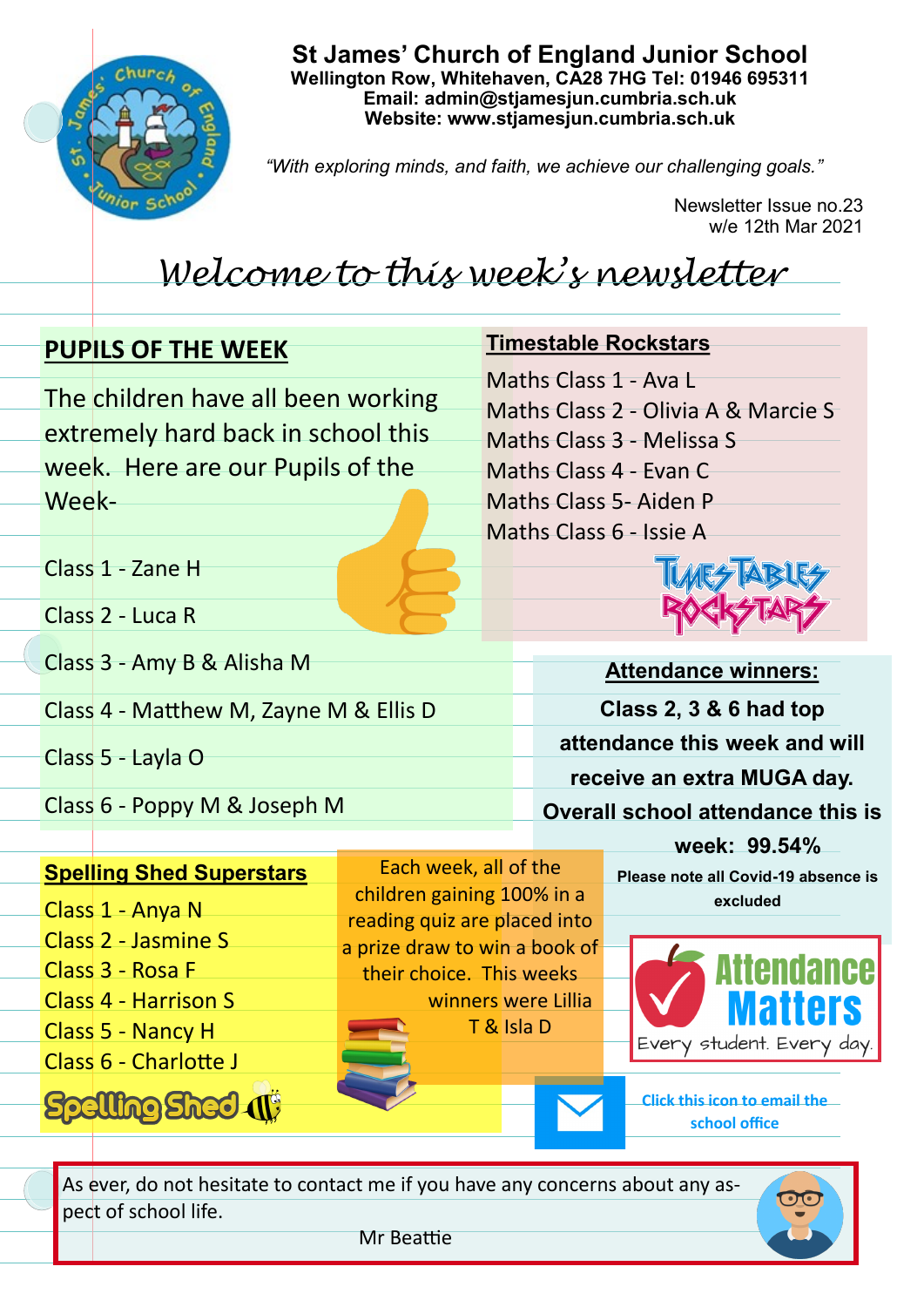## Good Afternoon Parents,

As we quickly approach the end of our first week back, I wanted to share some key messages with you. Firstly, I wanted to reassure you that the children have worked really well this week and found their feet once again. If you consider the Christmas break, it is the first time many of them have been in school for 12 weeks. That's two summer holidays back to



back, and for some remote learning had become the 'norm' and school was something they were having to get their heads around and adjust to. They have done incredibly well in doing so. I spent Thursday morning visiting each class for a mini-assembly, in which teachers spoke really positively in how the children had shown their kindness, their respectfulness and their efforts in giving their all. It was great to hear and see the St James' Way back in action. For me the lasting memory I will take away from our first week back is seeing the children together laughing and having fun at playtime. Good medicine for them and for anyone else watching. Wishing them all a restful weekend and we carry on again on Monday.



**Drop off & Pick ups –** It has been a week where we have all had to adjust to a different daily routine. By and large our staggered timetables are working well, despite the horrendous weather we have been having. In these early stages, if I could just re-emphasise some of the key messages that have been shared with parents recently around drop-off and pick up time.

- Lower bubble are to arrive for 8:40am and no later than 8:45am so that they can be registered and order lunches before lessons start at 8:50am.
- Older children should not arrive until 8:50am when their registration begins.
- We will accept siblings coming together but we ask that families without siblings respect these times so as not to overcrowd the gates at the start of the day.
- We would prefer children to pre-order meals at home so to allow registration to run smoother, but there will be time allocated for this for those who are unable to do so.

Collection time is staggered over 15 minutes from 3pm – 3:15pm with adults joining the queue on the playground whilst wearing masks, unless medically exempt from doing so.

Older children are permitted to walk from site themselves, although we will stagger their departure so as not to overcrowd the pavements directly outside.

If all parents can continue to respect social distancing from each other whilst around the busy school perimeter.

**Traffic –** I know that this week we have been gifted with some pretty horrendous weather. This increases our problems with traffic during busy drop and collection times. I have today received a couple of emails from nearby residents asking me to share the message with parents. If I could please ask parents to be mindful of nearby residents when choosing where to park and avoiding areas that include double yellow lines. Thank you.